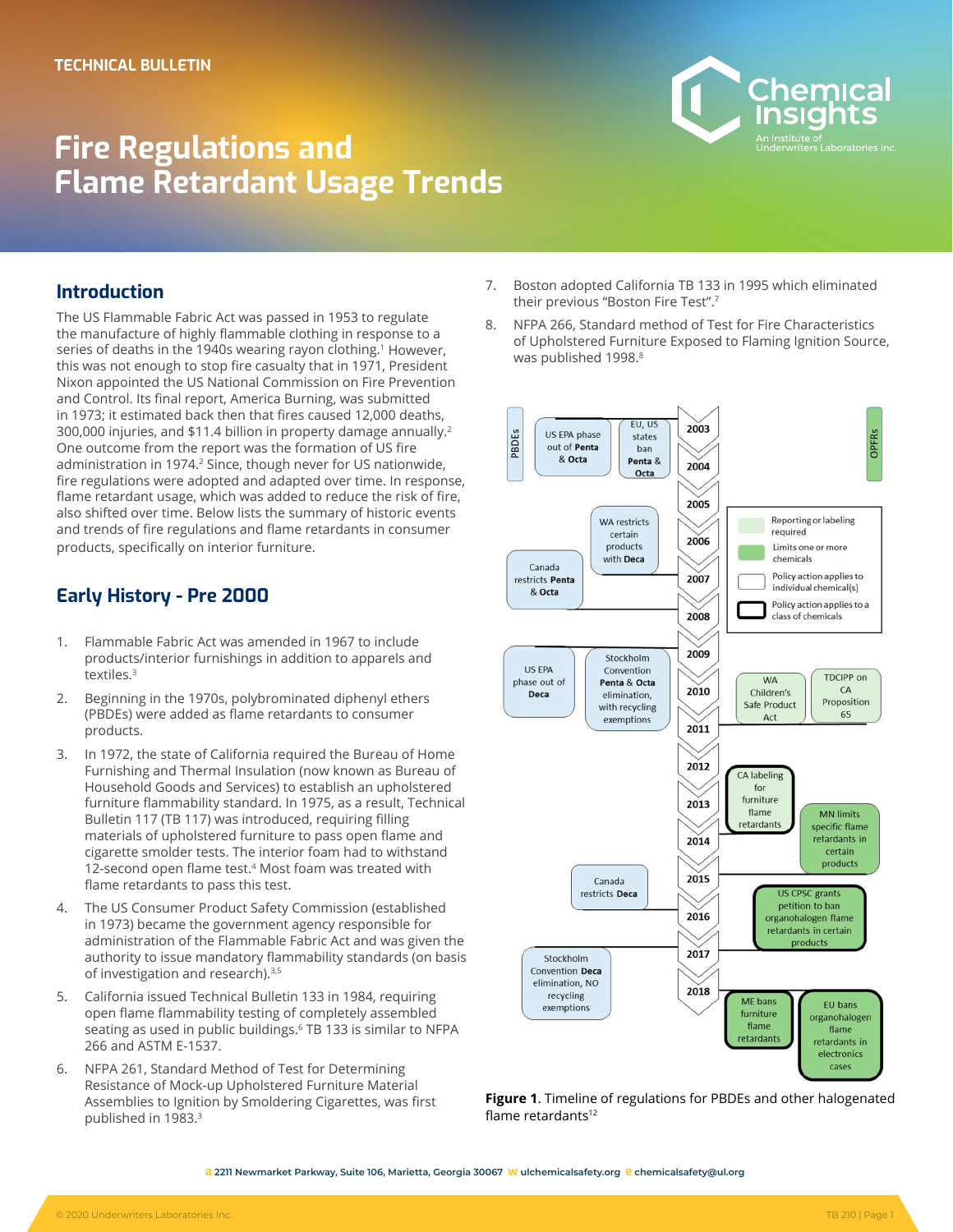

## **Most Current - Post 2000**

- NFPA 266 was withdrawn in 2001.<sup>8</sup>
- 2. After extensive research showed that PBDEs were persistent, bioaccumulative, and toxic, in 2004 the European Commission and California banned the use of Penta- and OctaBDE, two commercial mixtures primarily used in North America.9
- 3. Since 2005, the use of PentaBDE has decreased and subsequently the exposure level of PentaBDE decreased. However, the use of alternate flame retardants increased.<sup>10</sup>
- 4. The 16 CFR 1633 is the US federal flammability standard for mattresses and mattress pads, which passed in 2006 and has been effective since 2007.<sup>11</sup>
- 5. Commercial flame retardant formulations that contain mainly organophosphate flame retardants (OPFRs) have replaced PentaBDE in residential furniture. OPFRs are organic esters of phosphoric acid-containing alkyl chains or aryl groups, and they can be halogenated (often bromine or chlorine) or nonhalogenated.
- 6. Research suggests that the entire class of organohalogen flame retardants may have hazardous properties.<sup>12</sup>
- 7. In the US, state specific bills are prohibiting or requiring reporting/labeling if (especially children's) products contain halogenated flame retardants.<sup>12</sup>
- 8. In 2008, Washington's Children's Safe Products Act was passed. Since then, specific flame retardants including bromine and chlorine (for example, tris(1,3-dichloro-2-propyl) phosphate (TDCPP), tris(2-chloroethyl) phosphate (TCEP), hexabromocyclododecane (HBCD), and 2,2-bis(chloromethyl) propane-1,3-diyltetrakis(2-chloroethyl) bisphosphate (known as V6)) have been added to the Chemicals of high concern to children reporting list.<sup>13</sup>
- 9. In 2008, the US Consumer Product Safety Commission (CPSC) issued a Notice of Proposed Rulemaking, a flammability standard for residential upholstered furniture under the Flammable Fabrics Act (FFA), with the goal of reducing the risk of smoldering ignition fires, or those typically caused by a burning cigarette.<sup>14</sup>
- 10. In 2009, the US EPA negotiated the phase-out of DecaBDE production in addition to Penta- and OctaBDE.9 Penta- and OctaBDE were added to the Stockholm Convention.15
- 11. In 2011, TDCPP was added to California Proposition 65 list.<sup>16</sup>
- 12. In March 2012, the Chicago Tribune published a series of articles outlining the health hazards of flame retardants.<sup>17</sup>
- 13. In 2012, the California governor directed state agencies to revise home furniture flammability standards so that fire safety could be achieved without added flame retardants.<sup>18</sup>
- 14. California requires labeling of upholstered furniture for the presence or absence of flame retardants according to SB 1019, 2014.19
- 15. California Technical Bulletin 117 or TB 117 was updated to TB 117-2013 to a smolder only test, a rule designed to make upholstered furniture safer from the hazard of a

smoldering fire, such as a burning cigarette, and without the need for flame retardant use. TB 117-2013 outlines how to test individual components - cover fabric, barrier material, resilient filling material and decking material - of upholstered furniture. Manufacturers began using materials that passed the updated testing methods as of January 1, 2014, and had to meet the new standard on January 1, 2015 in California.<sup>20</sup> Additional test references include NFPA 260 and ASTM 1353.

- 16. NFPA initiated development of a new standard NFPA 277, test method for evaluating fire and ignition resistance of upholstered furniture from an open flame ignition source, in 2014. However the NFPA Standards Council has voted to not move forward for processing of the standard.21
- 17. Starting in 2015, Maine started to restrict the use of flame retardants in new furniture, especially for residential furniture.<sup>22,23</sup>
- 18. In 2016, Massachusetts Fire Code was changed to say that in sprinklered spaces, California TB 133 is not required and just needs to comply with California TB 117-2013. If the space is not sprinkler protected, compliance with TB 133 is still required.24
- 19. DecaBDE was added to the Stockholm Convention in 2017 and similarly phased out of use in most countries.
- 20. In 2017, CPSC accepted a petition to ban furniture, children's products, electronic enclosures, and mattresses containing any member of the class of organohalogen flame retardants.25
- 21. As the class of organohalogen flame retardants is declining due to regulatory action and manufacturers' voluntary actions, the use of non-halogenated OPFRs is increasing.12
- 22. Though not in furniture, EU prohibited the use of halogenated flame retardants in enclosures and stands of electronics in 2018; use of flame retardants must be identified on a label.<sup>26</sup>
- 23. In 2019, California published TB 116, Testing the Flame Retardance of Upholstered Furniture, which is a holistic smoldering testing rather than by components.<sup>27</sup> This is similar to NFPA 261.
- 24. The California furniture flammability standard for furniture in public facilities, TB 133, was repealed in 2019.<sup>28</sup>
- 25. As of 2019, a new upholstered residential furniture sold in Maine cannot contain any chemical flame retardant in an amount greater than  $0.1\%$  or  $0.1\%$  of a mixture.<sup>22,23</sup>
- 26. As of January 2020, California bans the sale of upholstered/ reupholstered furniture, mattresses, and juvenile products that contain chemical flame retardant at levels above 1000 ppm.29
- 27. The furniture industry and state regulators estimate that as of January 2020, the vast majority of residential and business furniture manufactured in the US is made without flame retardants in the foam.30 Alternative flammability reduction technologies are not implemented most of the time.
- 28. Today, EN1021-1 (smoldering test on cover fabric and foam) and -2 (match equivalent open flame test) are valid